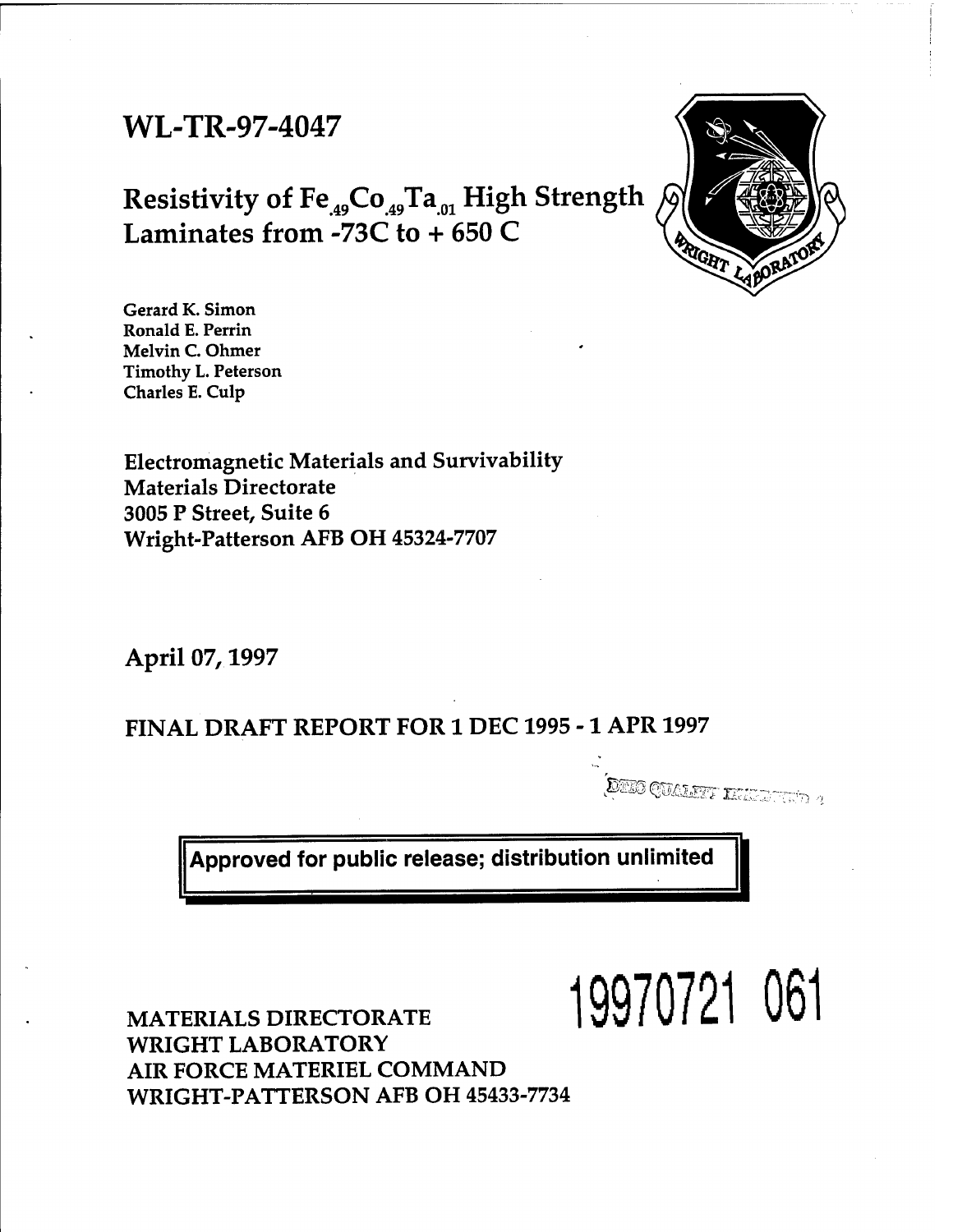## **NOTICE**

WHFN GOVERNMENT DRAWINGS, SPECIFICATIONS, OR OTHER DATA ARE USED FOR ANY PURPOSE OTHER THAN IN CONNECTION WITH A DEFINITELY GOVERNMENT-RELATED PROCUREMENT, THE UNITED STATES GOVERNMENT INCURS NO RESPONS-RELATED PROCUREMENT, THE UNITED STATES GOVERNMENT INCOVERNMENT MAY<br>IBILITY OR ANY OBLIGATION WHATSOEVER. THE FACT THAT THE GOVERNMENT MAY HAVE FORMULATED OR IN ANY WAY SUPPLIED THE SAID DRAWINGS, SPECIFICATIONS, OR OTHER DATA, IS NOT TO BE REGARDED BY IMPLICATION, OR OTHERWISE IN ANY MANNER CONSTRUED, AS LICENSING THE HOLDER, OR ANY OTHER PERSON OR CORPORATION; OR AS CONVEYING ANY RIGHTS OR PERMISSION TO MANUFACTURE, USE, OR SELL ANY PATENTED INVENTION THAT MAY IN ANY WAY BE RELATED THERETO.

THIS REPORT IS RELEASABLE TO THE NATIONAL TECHNICAL INFORMATION SERVICE (NTIS). AT NTIS, IT WILL BE AVAILABLE TO THE GENERAL PUBLIC, INCLUDING FOREIGN NATIONS.

THIS TECHNICAL REPORT HAS BEEN REVIEWED AND IS APPROVED FOR PUBLICATION.

GERARD K.. SIMON, Project Engineer Electronic & Optical Mat'ls Branch Electromagnetic Mat'ls & Surv. Div.

*Q.JJX&* ROBERT L. DENISON, Chief

Electronic & Optical Mat'ls Branch Electromagnetic Mat'ls & Surv. Div.

WILLIAM R. WOODY, Ch/ef Electromagnetic Mat'ls & Surv. Div. Materials Directorate

IF YOUR ADDRESS HAS CHANGED, IF YOU WISH TO BE REMOVED FROM OUR MAILING IF YOUR ADDRESS HAS CHANGED, IT TOO WISH TO BE NET OR GANIZATION PLEASE IF YOUR ADDRESS HAS CHANGED, IF YOU WISH TO BE REMOVED FROM OUR MAILING<br>LIST, OR IF THE ADDRESSEE IS NO LONGER EMPLOYED BY YOUR ORGANIZATION PLEASE<br>NOTIFY <u>WL/MLPO</u>, BLDG 651, 3005 P ST STE 6, WPAFB OH 45433-7707, TO HELP NOTIFY WL/MLPO, BLDG 651, 3005 P ST STE 6, WPAFB OH 45433-7707, TO HELP MAINTAIN A CURRENT MAILING LIST.

COPIES OF THIS REPORT SHOULD NOT BE RETURNED UNLESS RETURN IS REQUIRED BY SECURITY CONSIDERATIONS, CONTRACTUAL OBLIGATIONS, OR NOTICE ON A SPECIFIC DOCUMENT.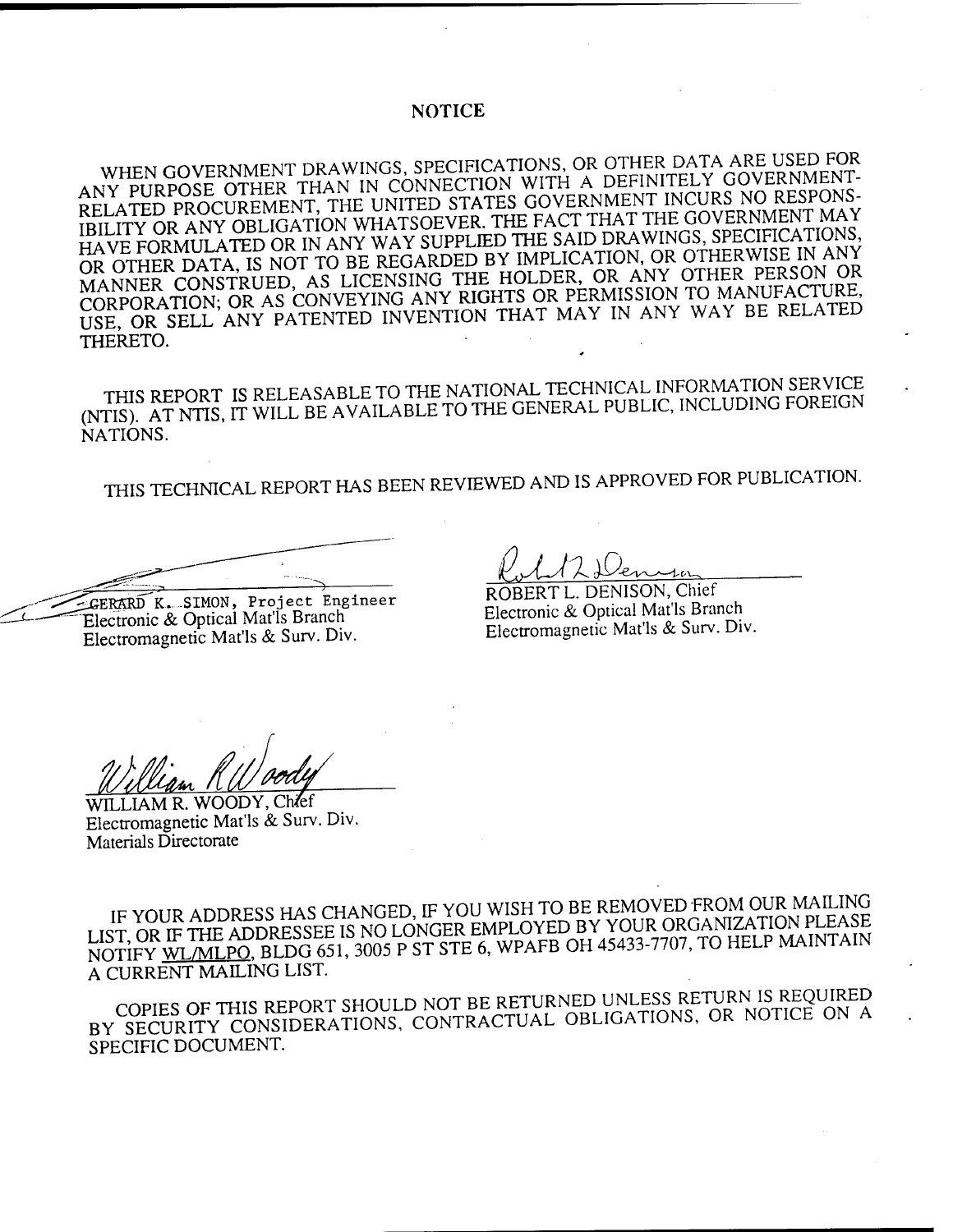| REPORT DOCUMENTATION PAGE                                                                                                                                                                                                      |                                            |                               | Form Approved<br>OMB No. 0704-0188                                                                                                                                                                                                                                                                                                                                                                                                                                                                                                                                                                                                                                                                                                                                                                                                                                                                                                                                                                                                                                                       |
|--------------------------------------------------------------------------------------------------------------------------------------------------------------------------------------------------------------------------------|--------------------------------------------|-------------------------------|------------------------------------------------------------------------------------------------------------------------------------------------------------------------------------------------------------------------------------------------------------------------------------------------------------------------------------------------------------------------------------------------------------------------------------------------------------------------------------------------------------------------------------------------------------------------------------------------------------------------------------------------------------------------------------------------------------------------------------------------------------------------------------------------------------------------------------------------------------------------------------------------------------------------------------------------------------------------------------------------------------------------------------------------------------------------------------------|
| Public reporting burden for this collection of information is estimated to average 1 hour per response, including the time for reviewing instructions, searching existing data sources, gathering and maintaining the data nee |                                            |                               |                                                                                                                                                                                                                                                                                                                                                                                                                                                                                                                                                                                                                                                                                                                                                                                                                                                                                                                                                                                                                                                                                          |
| 1. AGENCY USE ONLY (Leave blank)   2. REPORT DATE                                                                                                                                                                              | 7 APRIL 1997                               | TECHNICAL                     | 3. REPORT TYPE AND DATES COVERED<br>(DEC 95 - APR 97)                                                                                                                                                                                                                                                                                                                                                                                                                                                                                                                                                                                                                                                                                                                                                                                                                                                                                                                                                                                                                                    |
| 4. TITLE AND SUBTITLE                                                                                                                                                                                                          |                                            |                               | <b>5. FUNDING NUMBERS</b>                                                                                                                                                                                                                                                                                                                                                                                                                                                                                                                                                                                                                                                                                                                                                                                                                                                                                                                                                                                                                                                                |
| RESISTIVITY OF FE <sub>.49</sub> CO <sub>.49</sub> TA <sub>.01</sub> HIGH STRENGTH<br>LAMINATES FROM -73C TO +650C                                                                                                             |                                            |                               | PE: 62102F<br>PR: 4348                                                                                                                                                                                                                                                                                                                                                                                                                                                                                                                                                                                                                                                                                                                                                                                                                                                                                                                                                                                                                                                                   |
| 6. AUTHOR(5)<br>GERARD K. SIMON, RONALD E. PERRIN, MELVIN C. OHMER,<br>TIMOTHY L. PETERSON (ALL WL/MLPO), CHARLES E. CULP<br>(SOCHE)                                                                                           |                                            | TA:<br>LA<br><b>BR</b><br>WU: |                                                                                                                                                                                                                                                                                                                                                                                                                                                                                                                                                                                                                                                                                                                                                                                                                                                                                                                                                                                                                                                                                          |
| 7. PERFORMING ORGANIZATION NAME(S) AND ADDRESS(ES)                                                                                                                                                                             |                                            |                               | 3. PERFORMING ORGANIZATION<br>REPORT NUMBER                                                                                                                                                                                                                                                                                                                                                                                                                                                                                                                                                                                                                                                                                                                                                                                                                                                                                                                                                                                                                                              |
| ELECTROMAGNETIC MATERIALS AND SURVIVABILITY<br>3005 P ST, SUITE 6<br>WRIGHT-PATTERSON AFB, OH 45433-7707                                                                                                                       |                                            |                               |                                                                                                                                                                                                                                                                                                                                                                                                                                                                                                                                                                                                                                                                                                                                                                                                                                                                                                                                                                                                                                                                                          |
| 9. SPONSORING / MONITORING AGENCY NAME(S) AND ADDRESS(ES)<br>MATERIALS DIRECTORATE                                                                                                                                             |                                            |                               | 10. SPONSORING / MONITORING<br>AGENCY REPORT NUMBER                                                                                                                                                                                                                                                                                                                                                                                                                                                                                                                                                                                                                                                                                                                                                                                                                                                                                                                                                                                                                                      |
| WRIGHT LABORATORY<br>AIR FORCE MATERIEL COMMAND<br>WRIGHT PATTERSON AFB, OH 45433-7734<br>POC:                                                                                                                                 | GERARD SIMON, WL/MLPO, 937/255-4474, X3184 |                               | $WL - TR - 97 - 4047$                                                                                                                                                                                                                                                                                                                                                                                                                                                                                                                                                                                                                                                                                                                                                                                                                                                                                                                                                                                                                                                                    |
| <b>11. SUPPLEMENTARY NOTES</b>                                                                                                                                                                                                 |                                            |                               |                                                                                                                                                                                                                                                                                                                                                                                                                                                                                                                                                                                                                                                                                                                                                                                                                                                                                                                                                                                                                                                                                          |
| 12a. DISTRIBUTION / AVAILABILITY STATEMENT                                                                                                                                                                                     |                                            |                               | <b>12b. DISTRIBUTION CODE</b>                                                                                                                                                                                                                                                                                                                                                                                                                                                                                                                                                                                                                                                                                                                                                                                                                                                                                                                                                                                                                                                            |
| APPROVED FOR PUBLIC RELEASE: DISTRIBUTION UNLIMITED                                                                                                                                                                            |                                            |                               |                                                                                                                                                                                                                                                                                                                                                                                                                                                                                                                                                                                                                                                                                                                                                                                                                                                                                                                                                                                                                                                                                          |
|                                                                                                                                                                                                                                |                                            |                               |                                                                                                                                                                                                                                                                                                                                                                                                                                                                                                                                                                                                                                                                                                                                                                                                                                                                                                                                                                                                                                                                                          |
| 13. ABSTRACT (Maximum 200 words)<br>.006" THICK STRIP PRODUCT FORM (DRY HYDROGEN ANNEALED) AND<br>ROOM TEMPERATURE AND 45.86 $\mathbf{M}\Omega$ -cm at the HIGHEST TEMPERATURE.<br>.006" SHEET AT 5000 Hz.                     |                                            |                               |                                                                                                                                                                                                                                                                                                                                                                                                                                                                                                                                                                                                                                                                                                                                                                                                                                                                                                                                                                                                                                                                                          |
| 14. SUBJECT TERMS                                                                                                                                                                                                              |                                            |                               |                                                                                                                                                                                                                                                                                                                                                                                                                                                                                                                                                                                                                                                                                                                                                                                                                                                                                                                                                                                                                                                                                          |
| MAGNETIC, SOFT MAGNETS                                                                                                                                                                                                         |                                            |                               | 8<br>16. PRICE CODE                                                                                                                                                                                                                                                                                                                                                                                                                                                                                                                                                                                                                                                                                                                                                                                                                                                                                                                                                                                                                                                                      |
| 117. SECURITY CLASSIFICATION   18. SECURITY CLASSIFICATION   19. SECURITY CLASSIFICATION   20. LIMITATION OF ABSTRACT<br>OF REPORT                                                                                             | OF THIS PAGE                               | OF ABSTRACT                   | TELCON HS 50 ALLOY IS A RECENTLY DEVELOPED IRON-COBALT SOFT MAGNETIC ALLOY<br>(50.41% Fe, 48.75% Co, 0.45% Ta, 0.27% V, 0.08% Si, 0.04% Mn) INTENDED FOR<br>COMMERCIAL APPLICATIONS REQUIRING HIGH STRENGTH. ITS PHYSICAL, ELECTRICAL AND<br>MAGNETIC PROPERTIES HAVE NOT YET BEEN REPORTED OVER THE OPERATING TEMPERATURES<br>OF INTEREST. THIS REPORT ADDRESSES THE RESISTIVITY TESTING OF THIS ALLOY IN<br>THE SUBSEQUENT<br>CONCLUSIONS. WE TESTED THE MATERIAL IN A CRYOGENIC DEWAR FROM -73C TO 27C AND<br>IN A FURNACE TO 650C. WE FOUND THAT AT LOW TEMPERATURES, THE RESISTIVITY OF THE<br>MATERIAL INCREASED LINEARLY. THE COEFFICIENT OF RESISTIVITY IN THIS RANGE WAS<br>1.1X10 <sup>-3</sup> C <sup>-1</sup> . AT HIGHER TEMPERATURES IT INCREASED FASTER THAN LINEAR.<br>RESISTIVITY AVERAGED 12.18 $M\Omega$ -cm at the LOWEST TEMPERATURE, 13.42 $M\Omega$ -cm at<br>ANALYTIC<br>EXPRESSIONS FOR RESISTIVITY IN THE FULL TEMPERATURE RANGE OF MEASUREMENTS ARE<br>PROVIDED. EDDY CURRENT LOSS AT ROOM TEMPERATURE IS EXPECTED TO BE 1918 W/1b FOR<br>15. NUMBER OF PAGES |

 $\mathcal{L}^{(1)}$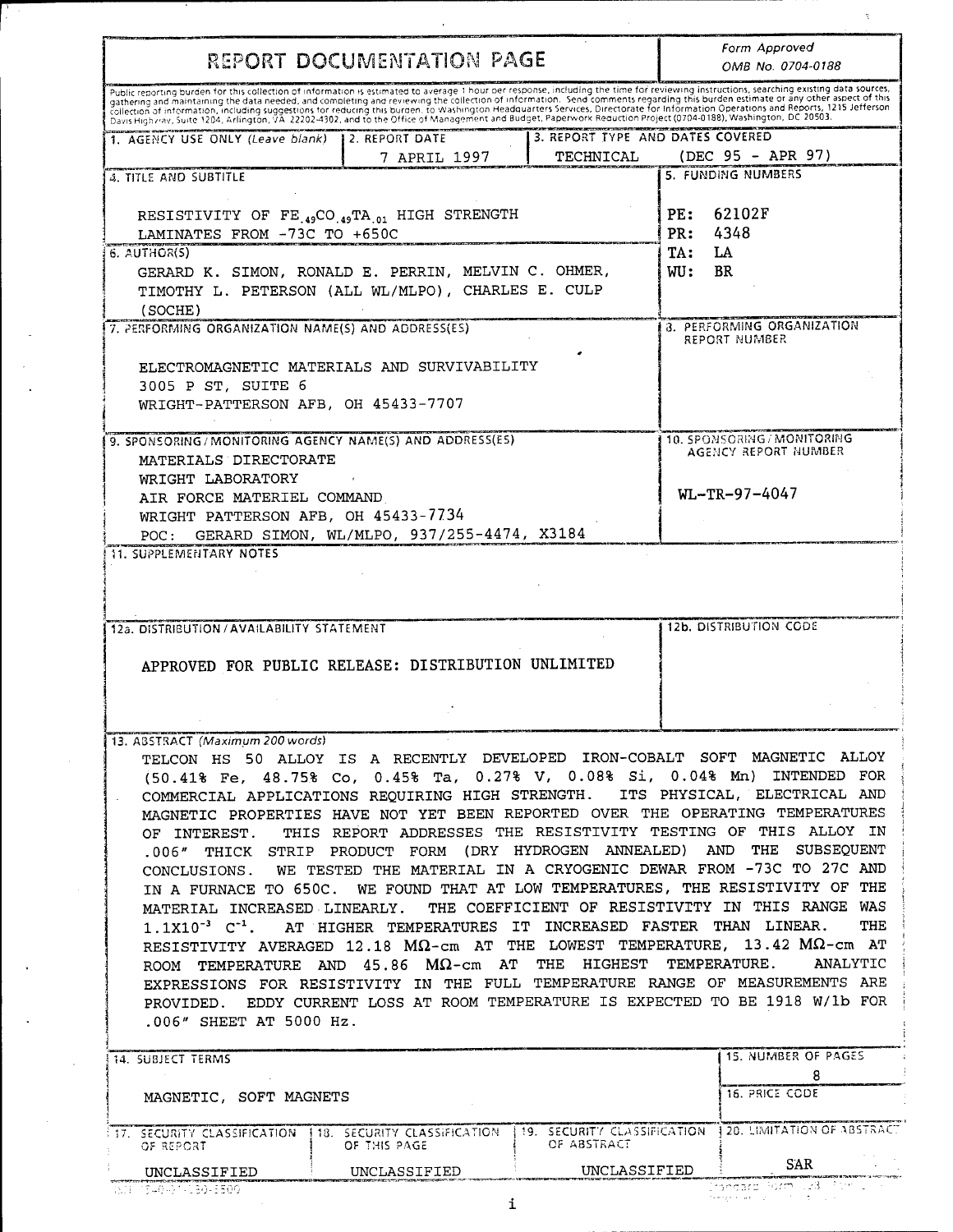#### **ABSTRACT**

Telcon HS 50 Alloy is a recently developed iron-cobalt soft magnetic alloy (50.41% Fe, 48.75% Co, 0.45% Ta, 0.27% V, 0.08% Si, 0.04% Mn) intended for commercial applications requiring high strength. Its physical, electrical and magnetic properties have not yet been reported over the operating temperatures of interest. This report addresses the resistivity testing of this alloy in .006" thick strip product form (dry hydrogen annealed) and the subsequent conclusions. We tested the material in a cryogenic dewar from -73C to 27C and in a furnace to 650C. We found that at low temperatures, the resistivity of the material increased linearly. The coefficient of resistivity in this range was l.lxlO"<sup>3</sup> C"1. At higher temperatures it increased faster than linear. The resistivity averaged 12.18  $\mu\Omega$ -cm at the lowest temperature, 13.42  $\mu\Omega$ -cm at room temperature and 45.86  $\mu\Omega$ -cm at the highest temperature. Analytic expressions for resistivity in the full temperature range of measurements are provided. Eddy current loss at room temperature is expected to be 1918 W/lb for .006" sheet at 5000 Hz.

#### **INTRODUCTION**

Silicon steels currently dominate the world of soft magnetic materials. These materials provide acceptable saturation magnetizations with relatively low hysteresis loss for their applications. They are also moderately priced. This is the main driver for their success. Fe Co soft materials are not so common however, their high cost being the main reason for their comparative rarity. The iron-cobalts provide the highest saturation (Bsat) of any soft magnetic material. They are currently available in 27% Co alloys, 36% Co alloys, and near 50- 50 Fe Co alloys. Various elements can be added to boost resistivity, strength, and/or aid grain formation as necessary.

Telcon HS 50 is a near 50-50 Fe Co alloy boasting a flux density of 24.4 kGauss at 500 Oe. Telcon claims its resistivity is 10 microohms-cm at room temperature.

Another factor to be considered when selecting soft magnetic materials for use in a motor or generator, is

the resistivity of the alloy. This specification is necessary for estimating the eddy current losses to be expected in the operation of the motor or generator. Eddy current losses occur when the flux applied to a conductor induces a current flow in the material. The induced current diminishes the useful energy in the system and generates heat. Eddy current loss in a stack of rotor laminates (see Figure (1)) is calculated for the low frequency case using the following equations<sup>1,2</sup>:

$$
P_e = \frac{\pi^2 t^2 B^2 f^2}{6\rho} \left( \frac{W}{m^3} \right) (1)
$$

$$
P_e \left( \frac{W}{lb} \right) = \frac{1}{(2.205)d} P_e \left( \frac{W}{m^3} \right) (2)
$$

In these equations, t is the laminate thickness in meters, B is the induction in Tesla, <sup>f</sup> is the frequency in sec<sup>-1</sup>,  $\rho$  is the resistivity in  $\Omega$ -m and d is the density in kilograms per cubic meter. Flux penetration is complete in situations where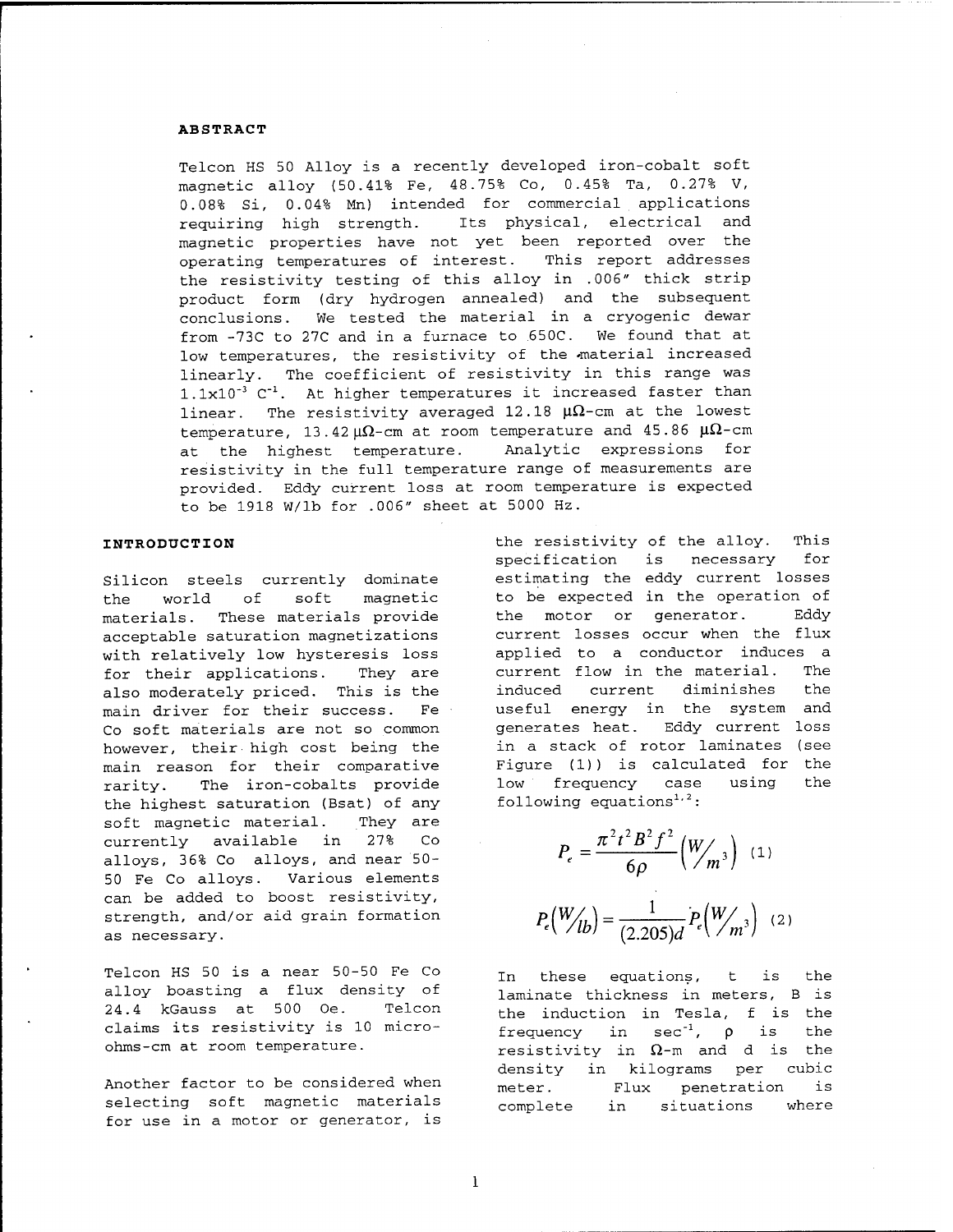Equations (1) and (2) are used. Precisely what is a high frequency and a low frequency is defined in terms of a frequency dependent penetration depth given by:

$$
\delta = \sqrt{\frac{\rho}{\left(\frac{\pi f}{2}\right)\mu_0 \mu}} \text{(meters)} \quad (3)
$$

Here  $\delta$  is the penetration depth in meters,  $\mu_{o}$  is the permeability of free space  $(4\pi \times 10^{-7} \text{ in } \text{SI} \text{ or }$ rationalized MKS units) and *\i* is the relative permeability. A<br>relative value of **H** was representative value of  $\mu$  was determined to be 2800 for material by R. Strnat<sup>3</sup> using a toroidal solenoid with a core consisting of laminate ring stacks as per ASTM A927/A927M-94<sup>4</sup>. Using  $\mu$ =2800,  $\delta$  was calculated to be  $0.00492573f^{-1/2}$  meters for material. If  $2\delta$  is large compared to the laminate thickness, Equations (1) and (2) apply as the flux completely penetrates. This is not the case for the HS 50 alloy for frequencies of interest up to 5000 Hz as  $\delta$ =.0027" for this situation (28 is 0.9 times the laminate thickness). The eddy current loss for the high frequency case is given by Equation (4).

$$
P = (1.258x10^9) \frac{B^2 \rho^2 f^{1/2}}{\mu^{3/2} t} \left(\frac{W}{m^3}\right) (4)
$$

All of the equations given are derived for the case of a constant permeability which does not<br>correspond to the physical correspond to the situation. Other simplifying assumptions were made in order to obtain analytical expressions. At a minimum they give useful approximate functional dependencies. For thicknesses comparable to the skin depth analytical expressions are not available. However, Hammond and Sykulski<sup>5</sup> point out that this



**Figure 1.** Typical rotor consisting of .006" laminates oxide insulated from each other.

intermediate behavior occurs over a very limited region in the thickness or frequency and that the gap between the high frequency and the low frequency expressions can be covered by interpolation.

The direct application of Equation (4) for  $\mu$ =2800 gives a value of 4.5X lower than Equation (1) at 5000 Hz for a temperature of 22C. Splicing the high and low regions together would require a value of only 1008 for *\i.* Going back to Equation (3), one finds that  $2\delta$  for  $\mu$ =1008 would be 1.5 times the laminate thickness, a case of full penetration. Therefore, guided by Hammond and Sykulski's observation concerning interpolation. Equation (1) has been used for all subsequent loss calculations as the resistivity and thickness of the materials being considered indicate that an intermediate situation exists.

From Equation (1) we see that eddy current loss relates directly to resistivity. The eddy current loss varies inversely with resistivity. One must remember, however, that eddy current loss is only a part of the total loss the material will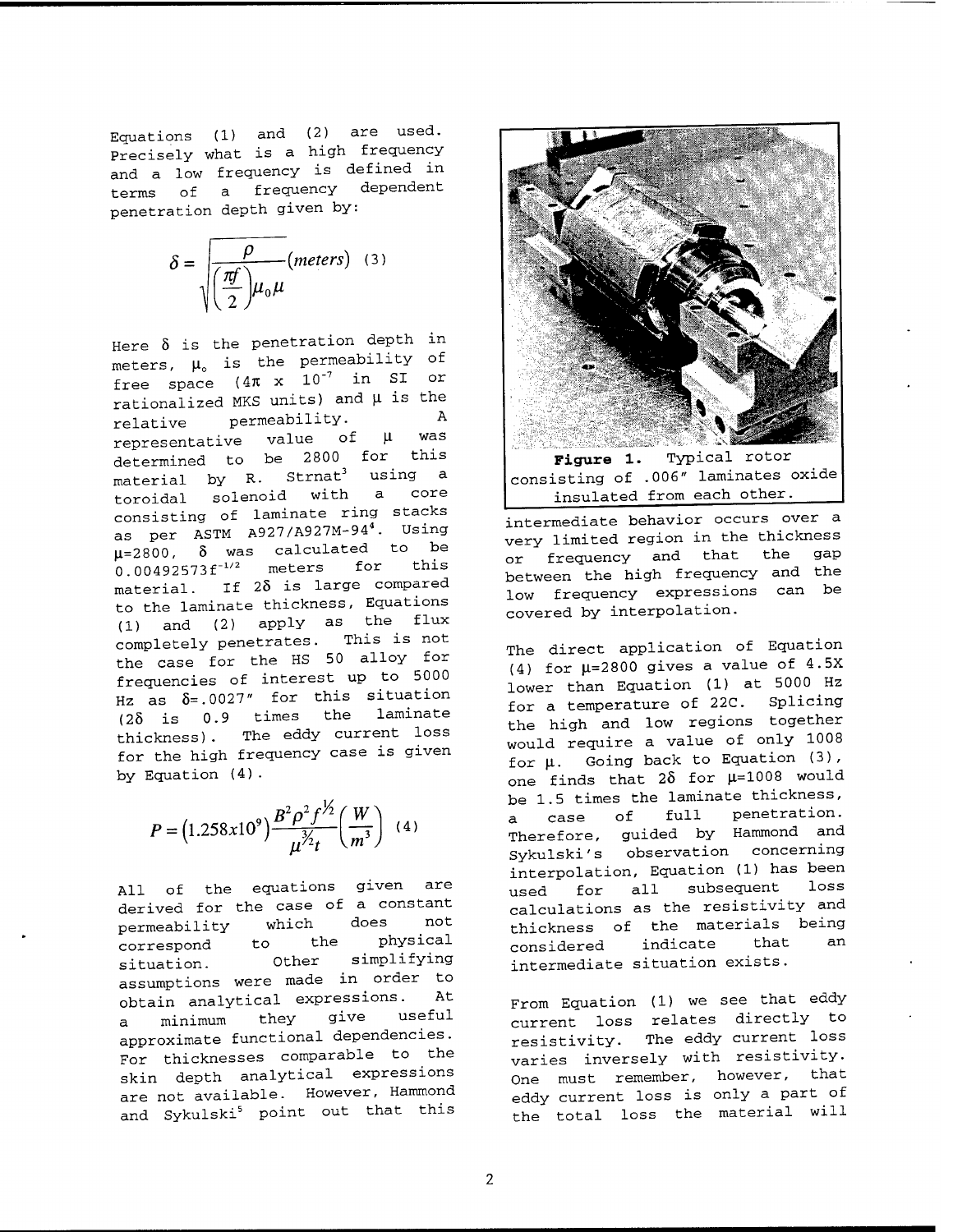experience. In any given situation its significance depends on whether it is larger or smaller than another primary source of loss, hysteresis loss .

According to Telcon's data sheet<sup>6</sup>, the alloy's resistivity is 10 microohms-cm at room temperature. However, for the application we are considering, we need to know the resistivity from -73C to 450C. This range encompasses the low cold start temperature in Alaska (-54C) and the hot engine temperatures. No information was available on the resistivity throughout this range. The goal of this testing was to determine the resistivity throughout the range and calculate a coefficient of resistivity.

### **METHODS, ASSUMPTIONS, AND PROCEDURES**

The specimens used in this testing were .600 inches long, .100 inches wide and .006 inches thick. They were electric-discharge machined in the longitudinal, transverse and 45 degree orientations with respect to the rolling direction. We then divided the specimens randomly and annealed them at three different temperatures: 1300°F, 1328°F and 1350°F in dry hydrogen for one hour. This annealing procedure is one which produces high tensile strength material in the 110 ksi range as per the Telcon data sheet. This strength results from the small grain size in the annealed material as shown in the scanning electron microscope (SEM) photo in Figure (2) for material annealed at 1350F for two hours. The average grain size is nominally one micron. Strength scales roughly as (grain size) $-1/2$ per Petch's law. The specimens were  $designed: 1300F/90°,$  $, 1328F/0^{\circ},$ 1328F/45°, 1328F/90°, and 1350F/90° (anneal temp/orientation). A specimen of each anneal and



orientation type was selected for testing. randomly

The samples had a thin coat of magnesium-oxide that was sanded off with 240 grit paper. The sanding also provided a rough surface for affixing contacts. In the low temperature portion of the testing, silver paint was used to attach gold wires to the samples. In the high temperature testing, gold was sputtered onto the strips to make contacts. Next, we welded gold wires onto the contacts to make electrical connections with the specimens.

We mounted the specimens on a high accuracy test head and placed them into a cryogenic dewar cooled to - 73°C with liquid nitrogen and helium. We measured each sample's resistivity in the forward and reversed directions while incrementally increasing the temperature to 27°C. Also, we performed two data runs with each sample. The first run was with no applied magnetic field. The second was with a 1.5 Tesla magnetic field applied perpendicular to the sample's plane. We had previously determined that the direction of the field did not affect the measured data. Resistance was measured using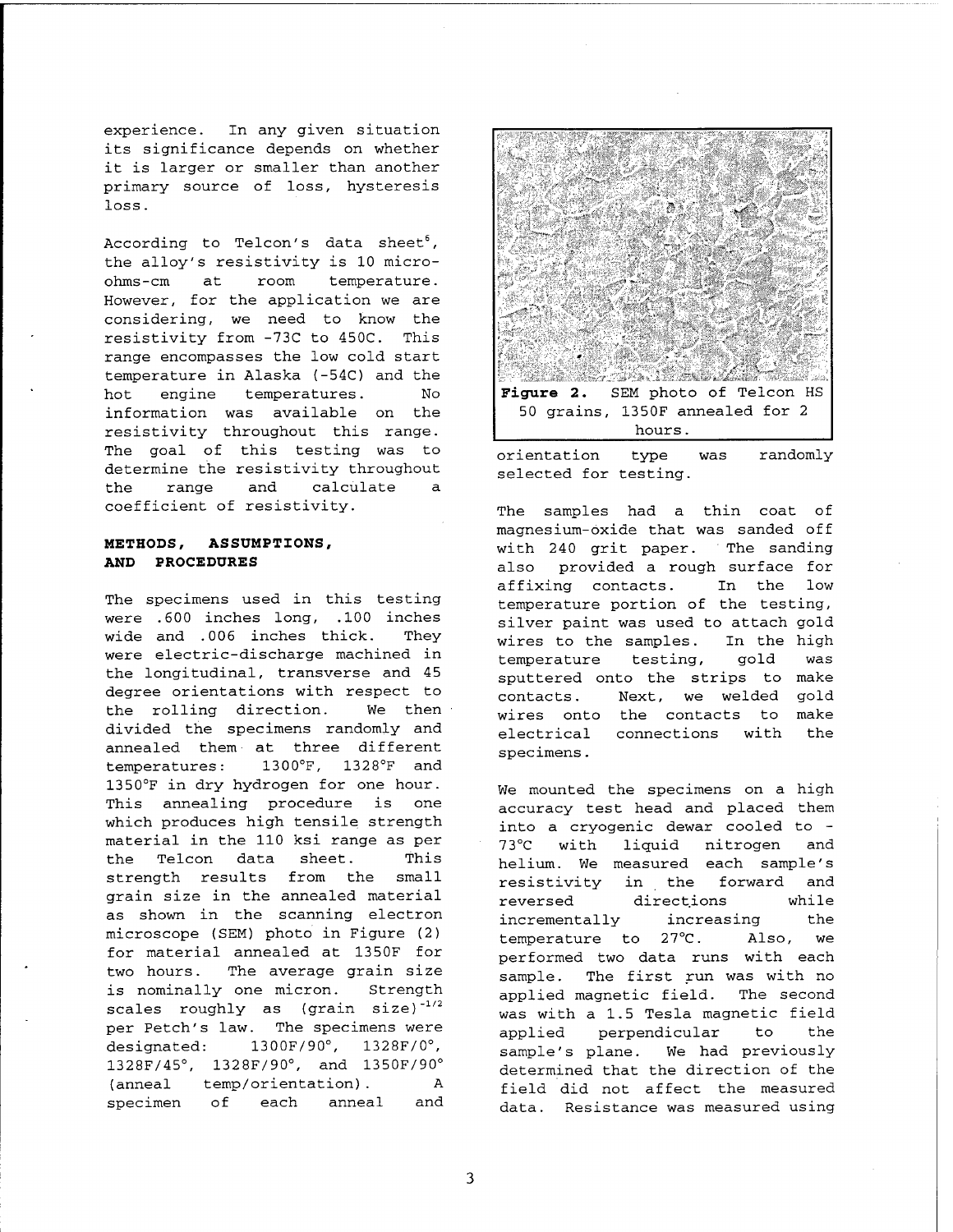

similar methods to the four point method described in ASTM standard A712-75<sup>7</sup>. We took voltage measurements at five degree increments using a 50 mA current in the forward and reversed directions.

A Keithley 220 provided the current source while a Keithley 180 nanovoltmeter and 195A digital multimeter respectively measured the resistance voltage and checked the input current. A Hewlett Packard 3455A digital voltmeter measured the voltage from a platinum thermometer. A Danfysik magnet power supply applied the 1.5 Tesla field and National Instruments' Labview controlled the experiments.

We performed the high temperature portion of the testing in a dewar designed for use up to 700°C. The samples were heated in a nitrogen atmosphere by a silicon carbide heater. A Keithley 220 current source applied a 100 mA current in the forward and reverse directions. Since magnetic fields did not affect the data appreciably in the low temperature testing, none were applied in the high temperature portion. A Keithley 619 multimeter measured the voltage at three degree increments as the temperature increased to 650°C. Additional readings were taken as the sample cooled to room temperature.

#### **RESULTS AND DISCUSSION**

For the most part the results reinforced the available data on the alloy. The average resistivity with no field was 12.18 micro-ohmscm at  $-73^{\circ}$ C, 13.42  $\mu\Omega$ -cm at room temperature (22°C), and  $45.86 \mu\Omega$ -cm at 650°C. The room temperature value was slightly higher than the nominal data sheet value of 10  $\mu\Omega$ -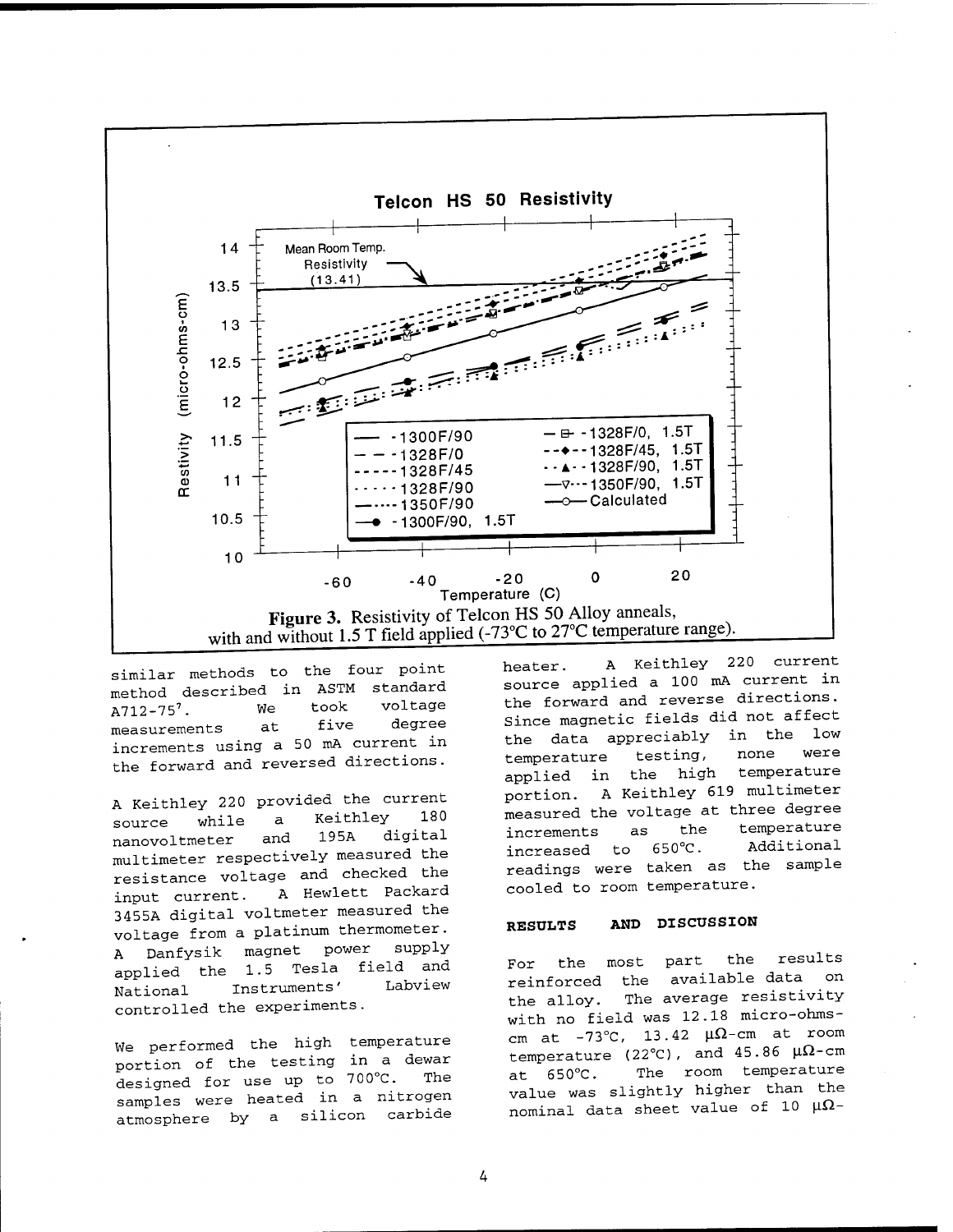

cm. With the magnetic field applied, the average room temperature resistivity dropped slightly to 13.39. Our overall average room temperature resistivity was 13.41 +/-5% micro-ohms-cm and the coefficient of resistivity was .0011 C"1. Table <sup>1</sup> shows the resistivities for each sample, with and without the 1. 5T field. Figure (3) graphically displays the resistivity of each sample throughout the low temperature range.

Note that the resistivity in this range increases quite linearly. Therefore, in this area one can calculate the resistivity within +/-  $5\%$  using<sup>8</sup>:

$$
R_2 = R_1 \left\{ 1 + \alpha_1 \left( t_2 - t_1 \right) \right\} \left( \mu \Omega - cm \right) \quad (5a)
$$
\n(for t < 27°C)

|  | $12.711 + 00111 = 22$ / $\mu$ a $ \mu$ $\mu$ |  |
|--|----------------------------------------------|--|
|  |                                              |  |

| Table 1           |                             |                |                 |  |  |
|-------------------|-----------------------------|----------------|-----------------|--|--|
|                   | Resistivity $\mu\Omega$ -cm |                |                 |  |  |
| Sample            | $-73^{\circ}$ C             | $22^{\circ}$ C | $650^{\circ}$ C |  |  |
| 1300F/90°         | 11.64                       | 13.03          | 46.49           |  |  |
| $1328F/0^{\circ}$ | 12.40                       | 13.69          | 46.67           |  |  |
| 1328F/45°         | 12.61                       | 13.93          | 44.10           |  |  |
| 1328F/90°         | 11.81                       | 12.79          | 44.78           |  |  |
| 1350F/90°         | 12.43                       | 13.67          | 47.25           |  |  |
| 1.5 T field       |                             |                |                 |  |  |
| 1300F/90°         | 11.80                       | 12.91          |                 |  |  |
| $1328F/0^{\circ}$ | 12.39                       | 13.71          |                 |  |  |
| 1328F/45°         | 12.50                       | 13.83          |                 |  |  |
| 1328F/90°         | 11.76                       | 12.75          |                 |  |  |
| 1350F/90°         | 12.43                       | 13.67          |                 |  |  |

### Resistivity of Fe Co samples with respect to anneal temperature and rolling direction

In Figure (4) the resistivity vs. temperature over the high temperature range of interest is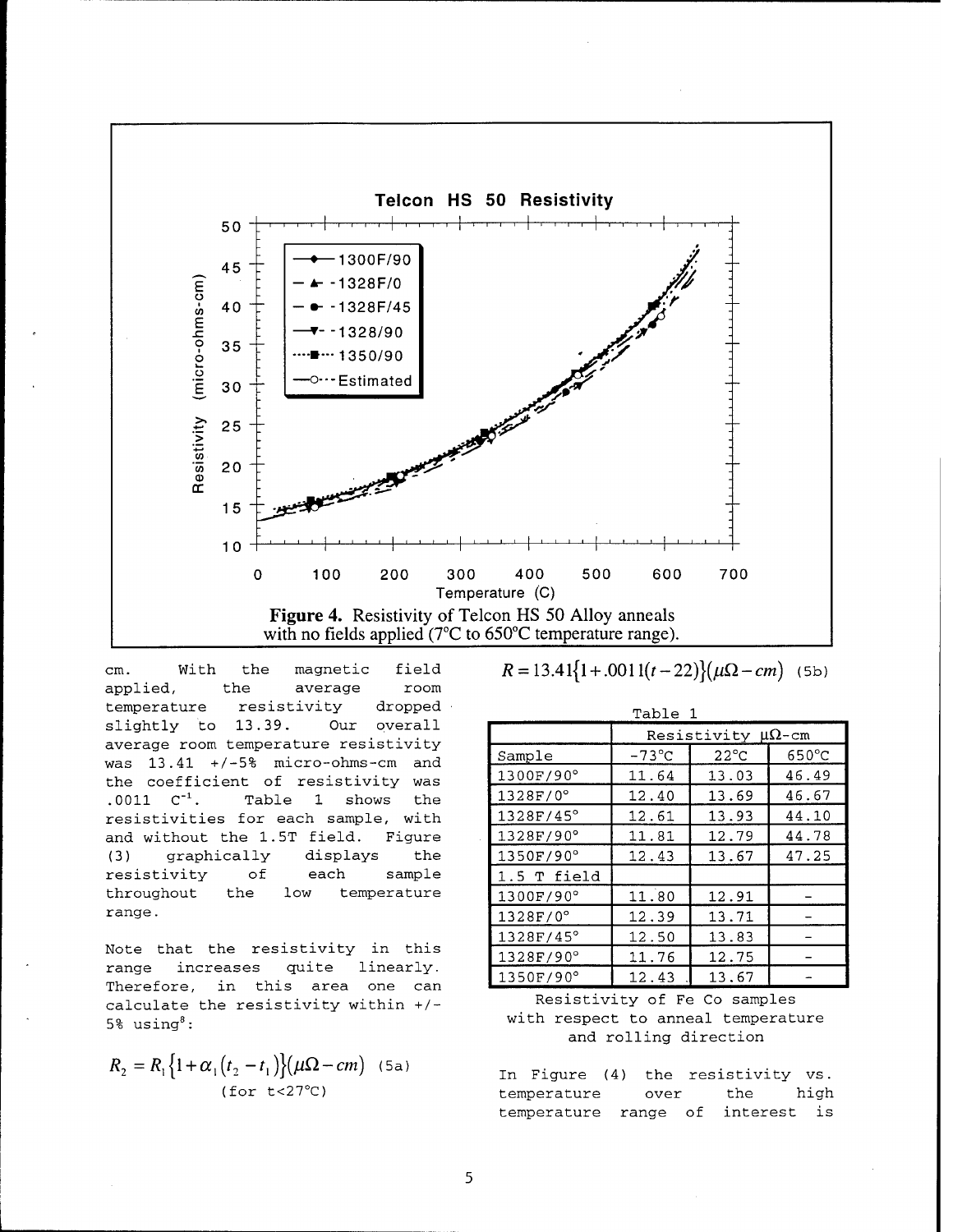plotted using Equations (5b) and  $(6)$ . Figure  $(3)$  shows a plot of the measured resistivities and resistivity calculated using the average room temperature resistance as  $R_1$  and room temperature, 22 $^{\circ}$ C, as *t±.* We calculated the average coefficient of resistivity  $(\alpha)$  to be  $1.1x10^{-3}$   $C^{-1}$ .

At high temperatures, the resistivity does not vary linearly throughout the entire temperature range<sup>9</sup>. A discussion of phenomenon is not attempted in this report. However, the data may be fitted directly using a polynomial to get a useful analytical expression.

 $R = 13.290 + 0.00425t + 0.0006014t^2 (\mu\Omega - cm)$ (6) (for t>27°C)

Or, following the approach of others, the temperature range can be subdivided into zones where a linear<br>fit can be applied. Knowing the fit can be applied. resistivity at the baseline

temperature of each of these zones, one can calculate the resistivity<br>with Equation (5a). These zones with Equation (5a). range from -73°C to 27°C, 27°C to 200°C, 200°C to 400°C, 400°C to 600°C and 600°C to 800°C. We calculated the coefficient of resistivity within each of these linear zones.

The baseline resistivities were obtained from experimental data. Although the results of this type<br>of calculation will not yield of calculation will not precise figures, the result will be Inseful for approximating resistivities throughout a large<br>temperature range. The expressions temperature range. we provide in this work should prove to be useful in modeling eddy current losses in advanced motor/generator designs. Equation (1) for the case of  $p=13.41 \mu\Omega$ -cm, d=8150 kg/m<sup>3</sup>, f=5000 Hz and B=2.2 Tesla, a typical value for this material, gives an eddy current loss of 1918 W/lb. The predicted eddy current loss vs. temperature,